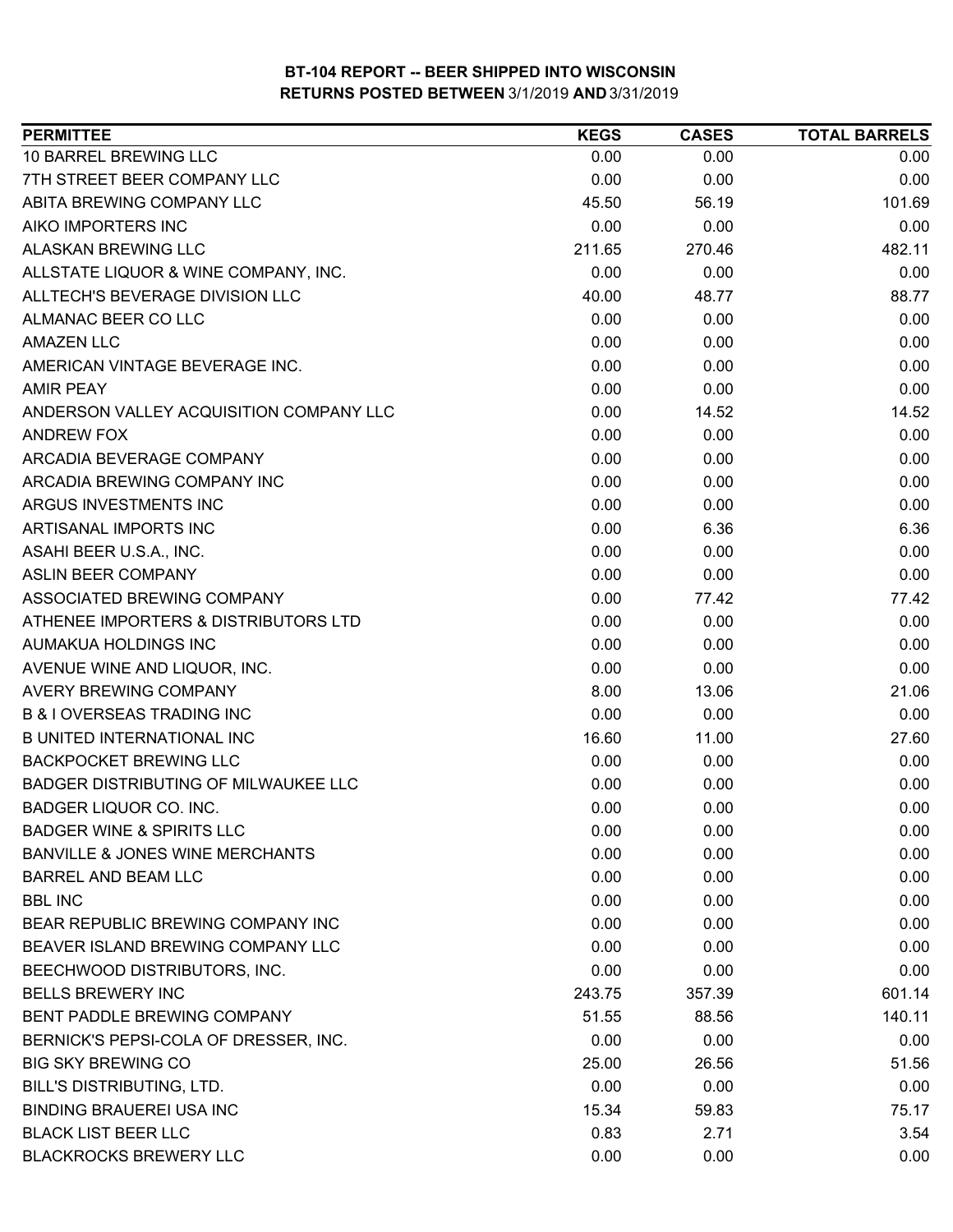| BLUE POINT BREWING COMPANY INC<br>0.00<br>0.00<br>0.00<br><b>BLUME BRAUHAUS LLC</b><br>0.00<br>0.00<br>0.00<br><b>BOSTON BEER CORPORATION</b><br>278.50<br>5,273.27<br>5,551.77<br><b>BOULDER BEER INC</b><br>36.67<br>24.33<br>12.34<br>3.00<br>0.00<br>3.00<br>BRAU BROTHERS BREWING COMPANY, LLC<br>BREAKTHRU BEVERAGE GROUP LLC<br>0.00<br>0.00<br>0.00<br>BREAKTHRU BEVERAGE GROUP LLC<br>0.00<br>0.00<br>0.00<br>0.00<br>BRECKENRIDGE BREWERY LLC<br>0.00<br>0.00<br>0.00<br>BREWDOG BREWING COMPANY LLC<br>0.00<br>0.00<br><b>BRIAN EWING</b><br>8.18<br>38.90<br>30.72<br>BROWN-FORMAN CORPORATION<br>0.00<br>192.78<br>192.78<br>BUR OAK BREWING COMPANY LLC<br>0.00<br>0.00<br>0.00<br>0.00<br>C HAVEN IMPORTS LLC<br>0.00<br>0.00<br>0.00<br>0.00<br>C.J.W., INC.<br>0.00<br>CANAL STREET BREWING CO LLC<br>210.00<br>1,209.72<br>999.72<br>CANARCHY CRAFT BREWERY COLLECTIVE LLC<br>0.00<br>0.00<br>0.00<br>CAPITOL-HUSTING COMPANY, INC.<br>0.00<br>0.00<br>0.00<br>CARRIAGE HOUSE IMPORTS, LTD.<br>0.00<br>184.78<br>184.78<br>CASCADE BREWING COMPANY LLC<br>0.00<br>0.00<br>0.00<br><b>CHAD YAKOBSON</b><br>7.28<br>12.35<br>19.63<br>0.00<br>CHAS A BERNICK INC<br>0.00<br>0.00<br>CHAS A BERNICK INC<br>0.00<br>0.00<br>0.00<br>CHAS A BERNICK INC<br>0.00<br>0.00<br>0.00<br><b>CHATHAM IMPORTS INC</b><br>0.00<br>0.00<br>0.00<br>CHICAGO BREW WERKS INC<br>0.00<br>0.00<br>0.00<br><b>CHRIS MICHNER</b><br>42.03<br>13.00<br>29.03<br><b>CHRISTIAN P SCHAEFER</b><br>0.00<br>0.00<br>0.00<br><b>CIGAR CITY BREWING LLC</b><br>35.66<br>109.60<br>145.26<br>CITY BREWING COMPANY, LLC<br>0.00<br>0.00<br>0.00<br><b>CLASSIC BREWING COMPANY</b><br>0.00<br>234.00<br>234.00<br>5.87<br>19.35<br>25.22<br><b>COLLECTIVE ARTS USA LTD</b><br><b>COMEBACK BREWING INC</b><br>0.00<br>0.00<br>0.00<br>CORONADO BREWING COMPANY INC<br>9.03<br>15.21<br>24.24<br><b>CRACOVIA BRANDS INC</b><br>0.00<br>0.00<br>0.00<br><b>CRAFT BREW ALLIANCE INC</b><br>0.00<br>0.00<br>0.00<br><b>CRAFT REVOLUTION LLC</b><br>8.00<br>16.55<br>24.55<br><b>CROWN IMPORTS LLC</b><br>0.00<br>17,169.05<br>17,169.05<br><b>CRYSTAL LAKE BEER COMPANY</b><br>0.00<br>0.00<br>0.00<br>0.00<br>0.00<br><b>CUSTOM CALIFORNIA CRAFT BEER LLC</b><br>0.00<br>D&V INTERNATIONAL INC<br>23.48<br>13.03<br>36.51<br>DANGEROUS MAN BREWING COMPANY LLC<br>0.00<br>0.00<br>0.00<br>DANNY RAKOVIC<br>0.00<br>0.00<br>0.00<br>DAPPER BREWING COMPANY LLC<br>1.67<br>5.81<br>7.48<br>DEAN DISTRIBUTING, INC.<br>0.00<br>0.00<br>0.00<br>DEAN DISTRIBUTING, INC.<br>0.00<br>0.00<br>0.00 | <b>PERMITTEE</b> | <b>KEGS</b> | <b>CASES</b> | <b>TOTAL BARRELS</b> |
|--------------------------------------------------------------------------------------------------------------------------------------------------------------------------------------------------------------------------------------------------------------------------------------------------------------------------------------------------------------------------------------------------------------------------------------------------------------------------------------------------------------------------------------------------------------------------------------------------------------------------------------------------------------------------------------------------------------------------------------------------------------------------------------------------------------------------------------------------------------------------------------------------------------------------------------------------------------------------------------------------------------------------------------------------------------------------------------------------------------------------------------------------------------------------------------------------------------------------------------------------------------------------------------------------------------------------------------------------------------------------------------------------------------------------------------------------------------------------------------------------------------------------------------------------------------------------------------------------------------------------------------------------------------------------------------------------------------------------------------------------------------------------------------------------------------------------------------------------------------------------------------------------------------------------------------------------------------------------------------------------------------------------------------------------------------------------------------------------------------------------------------------------------------------------------------------------------------------------------------------------------------------------------------------------------------------------------------------------------------------------------------------------------------------------------------------------------------------------------------------------------------------------------------------------------------------------|------------------|-------------|--------------|----------------------|
|                                                                                                                                                                                                                                                                                                                                                                                                                                                                                                                                                                                                                                                                                                                                                                                                                                                                                                                                                                                                                                                                                                                                                                                                                                                                                                                                                                                                                                                                                                                                                                                                                                                                                                                                                                                                                                                                                                                                                                                                                                                                                                                                                                                                                                                                                                                                                                                                                                                                                                                                                                          |                  |             |              |                      |
|                                                                                                                                                                                                                                                                                                                                                                                                                                                                                                                                                                                                                                                                                                                                                                                                                                                                                                                                                                                                                                                                                                                                                                                                                                                                                                                                                                                                                                                                                                                                                                                                                                                                                                                                                                                                                                                                                                                                                                                                                                                                                                                                                                                                                                                                                                                                                                                                                                                                                                                                                                          |                  |             |              |                      |
|                                                                                                                                                                                                                                                                                                                                                                                                                                                                                                                                                                                                                                                                                                                                                                                                                                                                                                                                                                                                                                                                                                                                                                                                                                                                                                                                                                                                                                                                                                                                                                                                                                                                                                                                                                                                                                                                                                                                                                                                                                                                                                                                                                                                                                                                                                                                                                                                                                                                                                                                                                          |                  |             |              |                      |
|                                                                                                                                                                                                                                                                                                                                                                                                                                                                                                                                                                                                                                                                                                                                                                                                                                                                                                                                                                                                                                                                                                                                                                                                                                                                                                                                                                                                                                                                                                                                                                                                                                                                                                                                                                                                                                                                                                                                                                                                                                                                                                                                                                                                                                                                                                                                                                                                                                                                                                                                                                          |                  |             |              |                      |
|                                                                                                                                                                                                                                                                                                                                                                                                                                                                                                                                                                                                                                                                                                                                                                                                                                                                                                                                                                                                                                                                                                                                                                                                                                                                                                                                                                                                                                                                                                                                                                                                                                                                                                                                                                                                                                                                                                                                                                                                                                                                                                                                                                                                                                                                                                                                                                                                                                                                                                                                                                          |                  |             |              |                      |
|                                                                                                                                                                                                                                                                                                                                                                                                                                                                                                                                                                                                                                                                                                                                                                                                                                                                                                                                                                                                                                                                                                                                                                                                                                                                                                                                                                                                                                                                                                                                                                                                                                                                                                                                                                                                                                                                                                                                                                                                                                                                                                                                                                                                                                                                                                                                                                                                                                                                                                                                                                          |                  |             |              |                      |
|                                                                                                                                                                                                                                                                                                                                                                                                                                                                                                                                                                                                                                                                                                                                                                                                                                                                                                                                                                                                                                                                                                                                                                                                                                                                                                                                                                                                                                                                                                                                                                                                                                                                                                                                                                                                                                                                                                                                                                                                                                                                                                                                                                                                                                                                                                                                                                                                                                                                                                                                                                          |                  |             |              |                      |
|                                                                                                                                                                                                                                                                                                                                                                                                                                                                                                                                                                                                                                                                                                                                                                                                                                                                                                                                                                                                                                                                                                                                                                                                                                                                                                                                                                                                                                                                                                                                                                                                                                                                                                                                                                                                                                                                                                                                                                                                                                                                                                                                                                                                                                                                                                                                                                                                                                                                                                                                                                          |                  |             |              |                      |
|                                                                                                                                                                                                                                                                                                                                                                                                                                                                                                                                                                                                                                                                                                                                                                                                                                                                                                                                                                                                                                                                                                                                                                                                                                                                                                                                                                                                                                                                                                                                                                                                                                                                                                                                                                                                                                                                                                                                                                                                                                                                                                                                                                                                                                                                                                                                                                                                                                                                                                                                                                          |                  |             |              |                      |
|                                                                                                                                                                                                                                                                                                                                                                                                                                                                                                                                                                                                                                                                                                                                                                                                                                                                                                                                                                                                                                                                                                                                                                                                                                                                                                                                                                                                                                                                                                                                                                                                                                                                                                                                                                                                                                                                                                                                                                                                                                                                                                                                                                                                                                                                                                                                                                                                                                                                                                                                                                          |                  |             |              |                      |
|                                                                                                                                                                                                                                                                                                                                                                                                                                                                                                                                                                                                                                                                                                                                                                                                                                                                                                                                                                                                                                                                                                                                                                                                                                                                                                                                                                                                                                                                                                                                                                                                                                                                                                                                                                                                                                                                                                                                                                                                                                                                                                                                                                                                                                                                                                                                                                                                                                                                                                                                                                          |                  |             |              |                      |
|                                                                                                                                                                                                                                                                                                                                                                                                                                                                                                                                                                                                                                                                                                                                                                                                                                                                                                                                                                                                                                                                                                                                                                                                                                                                                                                                                                                                                                                                                                                                                                                                                                                                                                                                                                                                                                                                                                                                                                                                                                                                                                                                                                                                                                                                                                                                                                                                                                                                                                                                                                          |                  |             |              |                      |
|                                                                                                                                                                                                                                                                                                                                                                                                                                                                                                                                                                                                                                                                                                                                                                                                                                                                                                                                                                                                                                                                                                                                                                                                                                                                                                                                                                                                                                                                                                                                                                                                                                                                                                                                                                                                                                                                                                                                                                                                                                                                                                                                                                                                                                                                                                                                                                                                                                                                                                                                                                          |                  |             |              |                      |
|                                                                                                                                                                                                                                                                                                                                                                                                                                                                                                                                                                                                                                                                                                                                                                                                                                                                                                                                                                                                                                                                                                                                                                                                                                                                                                                                                                                                                                                                                                                                                                                                                                                                                                                                                                                                                                                                                                                                                                                                                                                                                                                                                                                                                                                                                                                                                                                                                                                                                                                                                                          |                  |             |              |                      |
|                                                                                                                                                                                                                                                                                                                                                                                                                                                                                                                                                                                                                                                                                                                                                                                                                                                                                                                                                                                                                                                                                                                                                                                                                                                                                                                                                                                                                                                                                                                                                                                                                                                                                                                                                                                                                                                                                                                                                                                                                                                                                                                                                                                                                                                                                                                                                                                                                                                                                                                                                                          |                  |             |              |                      |
|                                                                                                                                                                                                                                                                                                                                                                                                                                                                                                                                                                                                                                                                                                                                                                                                                                                                                                                                                                                                                                                                                                                                                                                                                                                                                                                                                                                                                                                                                                                                                                                                                                                                                                                                                                                                                                                                                                                                                                                                                                                                                                                                                                                                                                                                                                                                                                                                                                                                                                                                                                          |                  |             |              |                      |
|                                                                                                                                                                                                                                                                                                                                                                                                                                                                                                                                                                                                                                                                                                                                                                                                                                                                                                                                                                                                                                                                                                                                                                                                                                                                                                                                                                                                                                                                                                                                                                                                                                                                                                                                                                                                                                                                                                                                                                                                                                                                                                                                                                                                                                                                                                                                                                                                                                                                                                                                                                          |                  |             |              |                      |
|                                                                                                                                                                                                                                                                                                                                                                                                                                                                                                                                                                                                                                                                                                                                                                                                                                                                                                                                                                                                                                                                                                                                                                                                                                                                                                                                                                                                                                                                                                                                                                                                                                                                                                                                                                                                                                                                                                                                                                                                                                                                                                                                                                                                                                                                                                                                                                                                                                                                                                                                                                          |                  |             |              |                      |
|                                                                                                                                                                                                                                                                                                                                                                                                                                                                                                                                                                                                                                                                                                                                                                                                                                                                                                                                                                                                                                                                                                                                                                                                                                                                                                                                                                                                                                                                                                                                                                                                                                                                                                                                                                                                                                                                                                                                                                                                                                                                                                                                                                                                                                                                                                                                                                                                                                                                                                                                                                          |                  |             |              |                      |
|                                                                                                                                                                                                                                                                                                                                                                                                                                                                                                                                                                                                                                                                                                                                                                                                                                                                                                                                                                                                                                                                                                                                                                                                                                                                                                                                                                                                                                                                                                                                                                                                                                                                                                                                                                                                                                                                                                                                                                                                                                                                                                                                                                                                                                                                                                                                                                                                                                                                                                                                                                          |                  |             |              |                      |
|                                                                                                                                                                                                                                                                                                                                                                                                                                                                                                                                                                                                                                                                                                                                                                                                                                                                                                                                                                                                                                                                                                                                                                                                                                                                                                                                                                                                                                                                                                                                                                                                                                                                                                                                                                                                                                                                                                                                                                                                                                                                                                                                                                                                                                                                                                                                                                                                                                                                                                                                                                          |                  |             |              |                      |
|                                                                                                                                                                                                                                                                                                                                                                                                                                                                                                                                                                                                                                                                                                                                                                                                                                                                                                                                                                                                                                                                                                                                                                                                                                                                                                                                                                                                                                                                                                                                                                                                                                                                                                                                                                                                                                                                                                                                                                                                                                                                                                                                                                                                                                                                                                                                                                                                                                                                                                                                                                          |                  |             |              |                      |
|                                                                                                                                                                                                                                                                                                                                                                                                                                                                                                                                                                                                                                                                                                                                                                                                                                                                                                                                                                                                                                                                                                                                                                                                                                                                                                                                                                                                                                                                                                                                                                                                                                                                                                                                                                                                                                                                                                                                                                                                                                                                                                                                                                                                                                                                                                                                                                                                                                                                                                                                                                          |                  |             |              |                      |
|                                                                                                                                                                                                                                                                                                                                                                                                                                                                                                                                                                                                                                                                                                                                                                                                                                                                                                                                                                                                                                                                                                                                                                                                                                                                                                                                                                                                                                                                                                                                                                                                                                                                                                                                                                                                                                                                                                                                                                                                                                                                                                                                                                                                                                                                                                                                                                                                                                                                                                                                                                          |                  |             |              |                      |
|                                                                                                                                                                                                                                                                                                                                                                                                                                                                                                                                                                                                                                                                                                                                                                                                                                                                                                                                                                                                                                                                                                                                                                                                                                                                                                                                                                                                                                                                                                                                                                                                                                                                                                                                                                                                                                                                                                                                                                                                                                                                                                                                                                                                                                                                                                                                                                                                                                                                                                                                                                          |                  |             |              |                      |
|                                                                                                                                                                                                                                                                                                                                                                                                                                                                                                                                                                                                                                                                                                                                                                                                                                                                                                                                                                                                                                                                                                                                                                                                                                                                                                                                                                                                                                                                                                                                                                                                                                                                                                                                                                                                                                                                                                                                                                                                                                                                                                                                                                                                                                                                                                                                                                                                                                                                                                                                                                          |                  |             |              |                      |
|                                                                                                                                                                                                                                                                                                                                                                                                                                                                                                                                                                                                                                                                                                                                                                                                                                                                                                                                                                                                                                                                                                                                                                                                                                                                                                                                                                                                                                                                                                                                                                                                                                                                                                                                                                                                                                                                                                                                                                                                                                                                                                                                                                                                                                                                                                                                                                                                                                                                                                                                                                          |                  |             |              |                      |
|                                                                                                                                                                                                                                                                                                                                                                                                                                                                                                                                                                                                                                                                                                                                                                                                                                                                                                                                                                                                                                                                                                                                                                                                                                                                                                                                                                                                                                                                                                                                                                                                                                                                                                                                                                                                                                                                                                                                                                                                                                                                                                                                                                                                                                                                                                                                                                                                                                                                                                                                                                          |                  |             |              |                      |
|                                                                                                                                                                                                                                                                                                                                                                                                                                                                                                                                                                                                                                                                                                                                                                                                                                                                                                                                                                                                                                                                                                                                                                                                                                                                                                                                                                                                                                                                                                                                                                                                                                                                                                                                                                                                                                                                                                                                                                                                                                                                                                                                                                                                                                                                                                                                                                                                                                                                                                                                                                          |                  |             |              |                      |
|                                                                                                                                                                                                                                                                                                                                                                                                                                                                                                                                                                                                                                                                                                                                                                                                                                                                                                                                                                                                                                                                                                                                                                                                                                                                                                                                                                                                                                                                                                                                                                                                                                                                                                                                                                                                                                                                                                                                                                                                                                                                                                                                                                                                                                                                                                                                                                                                                                                                                                                                                                          |                  |             |              |                      |
|                                                                                                                                                                                                                                                                                                                                                                                                                                                                                                                                                                                                                                                                                                                                                                                                                                                                                                                                                                                                                                                                                                                                                                                                                                                                                                                                                                                                                                                                                                                                                                                                                                                                                                                                                                                                                                                                                                                                                                                                                                                                                                                                                                                                                                                                                                                                                                                                                                                                                                                                                                          |                  |             |              |                      |
|                                                                                                                                                                                                                                                                                                                                                                                                                                                                                                                                                                                                                                                                                                                                                                                                                                                                                                                                                                                                                                                                                                                                                                                                                                                                                                                                                                                                                                                                                                                                                                                                                                                                                                                                                                                                                                                                                                                                                                                                                                                                                                                                                                                                                                                                                                                                                                                                                                                                                                                                                                          |                  |             |              |                      |
|                                                                                                                                                                                                                                                                                                                                                                                                                                                                                                                                                                                                                                                                                                                                                                                                                                                                                                                                                                                                                                                                                                                                                                                                                                                                                                                                                                                                                                                                                                                                                                                                                                                                                                                                                                                                                                                                                                                                                                                                                                                                                                                                                                                                                                                                                                                                                                                                                                                                                                                                                                          |                  |             |              |                      |
|                                                                                                                                                                                                                                                                                                                                                                                                                                                                                                                                                                                                                                                                                                                                                                                                                                                                                                                                                                                                                                                                                                                                                                                                                                                                                                                                                                                                                                                                                                                                                                                                                                                                                                                                                                                                                                                                                                                                                                                                                                                                                                                                                                                                                                                                                                                                                                                                                                                                                                                                                                          |                  |             |              |                      |
|                                                                                                                                                                                                                                                                                                                                                                                                                                                                                                                                                                                                                                                                                                                                                                                                                                                                                                                                                                                                                                                                                                                                                                                                                                                                                                                                                                                                                                                                                                                                                                                                                                                                                                                                                                                                                                                                                                                                                                                                                                                                                                                                                                                                                                                                                                                                                                                                                                                                                                                                                                          |                  |             |              |                      |
|                                                                                                                                                                                                                                                                                                                                                                                                                                                                                                                                                                                                                                                                                                                                                                                                                                                                                                                                                                                                                                                                                                                                                                                                                                                                                                                                                                                                                                                                                                                                                                                                                                                                                                                                                                                                                                                                                                                                                                                                                                                                                                                                                                                                                                                                                                                                                                                                                                                                                                                                                                          |                  |             |              |                      |
|                                                                                                                                                                                                                                                                                                                                                                                                                                                                                                                                                                                                                                                                                                                                                                                                                                                                                                                                                                                                                                                                                                                                                                                                                                                                                                                                                                                                                                                                                                                                                                                                                                                                                                                                                                                                                                                                                                                                                                                                                                                                                                                                                                                                                                                                                                                                                                                                                                                                                                                                                                          |                  |             |              |                      |
|                                                                                                                                                                                                                                                                                                                                                                                                                                                                                                                                                                                                                                                                                                                                                                                                                                                                                                                                                                                                                                                                                                                                                                                                                                                                                                                                                                                                                                                                                                                                                                                                                                                                                                                                                                                                                                                                                                                                                                                                                                                                                                                                                                                                                                                                                                                                                                                                                                                                                                                                                                          |                  |             |              |                      |
|                                                                                                                                                                                                                                                                                                                                                                                                                                                                                                                                                                                                                                                                                                                                                                                                                                                                                                                                                                                                                                                                                                                                                                                                                                                                                                                                                                                                                                                                                                                                                                                                                                                                                                                                                                                                                                                                                                                                                                                                                                                                                                                                                                                                                                                                                                                                                                                                                                                                                                                                                                          |                  |             |              |                      |
|                                                                                                                                                                                                                                                                                                                                                                                                                                                                                                                                                                                                                                                                                                                                                                                                                                                                                                                                                                                                                                                                                                                                                                                                                                                                                                                                                                                                                                                                                                                                                                                                                                                                                                                                                                                                                                                                                                                                                                                                                                                                                                                                                                                                                                                                                                                                                                                                                                                                                                                                                                          |                  |             |              |                      |
|                                                                                                                                                                                                                                                                                                                                                                                                                                                                                                                                                                                                                                                                                                                                                                                                                                                                                                                                                                                                                                                                                                                                                                                                                                                                                                                                                                                                                                                                                                                                                                                                                                                                                                                                                                                                                                                                                                                                                                                                                                                                                                                                                                                                                                                                                                                                                                                                                                                                                                                                                                          |                  |             |              |                      |
|                                                                                                                                                                                                                                                                                                                                                                                                                                                                                                                                                                                                                                                                                                                                                                                                                                                                                                                                                                                                                                                                                                                                                                                                                                                                                                                                                                                                                                                                                                                                                                                                                                                                                                                                                                                                                                                                                                                                                                                                                                                                                                                                                                                                                                                                                                                                                                                                                                                                                                                                                                          |                  |             |              |                      |
|                                                                                                                                                                                                                                                                                                                                                                                                                                                                                                                                                                                                                                                                                                                                                                                                                                                                                                                                                                                                                                                                                                                                                                                                                                                                                                                                                                                                                                                                                                                                                                                                                                                                                                                                                                                                                                                                                                                                                                                                                                                                                                                                                                                                                                                                                                                                                                                                                                                                                                                                                                          |                  |             |              |                      |
|                                                                                                                                                                                                                                                                                                                                                                                                                                                                                                                                                                                                                                                                                                                                                                                                                                                                                                                                                                                                                                                                                                                                                                                                                                                                                                                                                                                                                                                                                                                                                                                                                                                                                                                                                                                                                                                                                                                                                                                                                                                                                                                                                                                                                                                                                                                                                                                                                                                                                                                                                                          |                  |             |              |                      |
|                                                                                                                                                                                                                                                                                                                                                                                                                                                                                                                                                                                                                                                                                                                                                                                                                                                                                                                                                                                                                                                                                                                                                                                                                                                                                                                                                                                                                                                                                                                                                                                                                                                                                                                                                                                                                                                                                                                                                                                                                                                                                                                                                                                                                                                                                                                                                                                                                                                                                                                                                                          |                  |             |              |                      |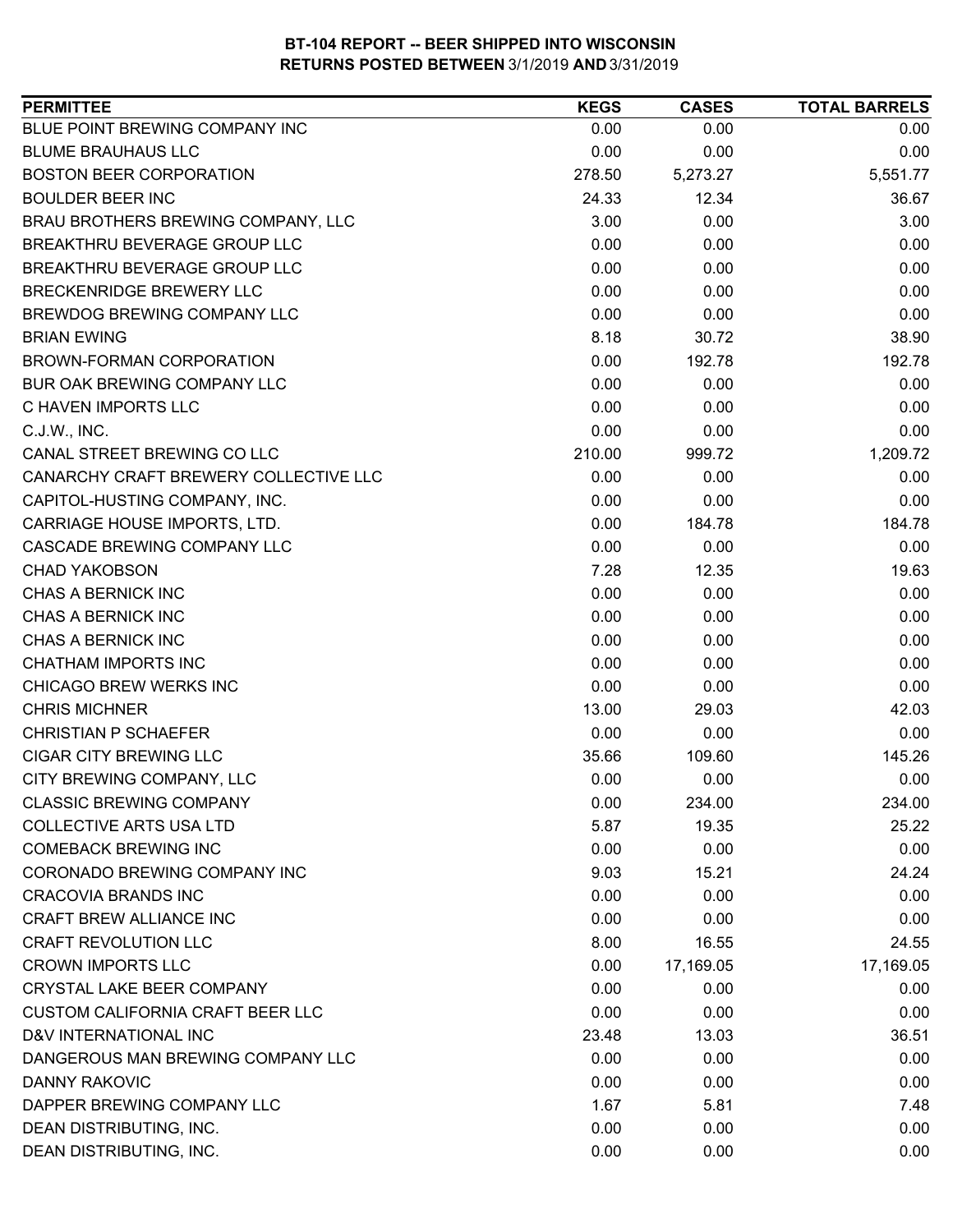| <b>DEBORAH MARIE WINTER</b><br>0.00<br>0.00<br>0.00<br>DESCHUTES BREWERY INC<br>138.33<br>220.61<br>82.28<br>DESTIHL HOLDINGS LLC<br>0.00<br>0.00<br>0.00<br>DETROIT RIVERTOWN BREWING LLC<br>7.33<br>15.68<br>23.01<br>DIAGEO BEER COMPANY USA<br>1,008.97<br>3,712.98<br>4,721.95<br>DISCOUNT LIQUOR, INC.<br>0.00<br>0.00<br>0.00<br>DOANE DISTRIBUTING, INC.<br>0.00<br>0.00<br>0.00<br>DOGFISH HEAD CRAFT BREWERY LLC<br>45.65<br>195.31<br>240.96<br>0.00<br>DOYNA LTD<br>0.00<br>0.00<br>DUVEL MOORTGAT USA LTD<br>12.71<br>107.23<br>94.52<br>DYNAMITE BREWING LLC<br>0.00<br>0.00<br>0.00<br>E & J GALLO WINERY<br>0.00<br>15.28<br>15.28<br>0.00<br>EASTERN LIQUORS USA INC<br>0.00<br>0.00<br><b>EINSTOK BEER COMPANY LP</b><br>3.00<br>39.63<br>42.63<br>EL DORADO BEVERAGE CO<br>0.00<br>0.00<br>0.00<br>0.00<br>ELYSIAN BREWING COMPANY INC<br>0.00<br>0.00<br>EPIC BREWING COMPANY LLC<br>0.00<br>0.00<br>0.00<br>EPIC BREWING COMPANY LLC<br>102.10<br>44.40<br>57.70<br><b>FABIANO BROTHERS - WISCONSIN LLC</b><br>0.00<br>0.00<br>0.00<br>FINNEGANS BREW CO LLC<br>19.50<br>24.29<br>4.79<br>0.00<br><b>FISH BREWING CO</b><br>0.00<br>0.00<br>FLYING DOG BREWERY LLLP<br>4.17<br>43.36<br>39.19<br>FOUR SEASONS BEER DISTRIBUTORS INC<br>0.00<br>0.00<br>0.00<br>FRANK BEER SOUTH LLC<br>0.00<br>0.00<br>0.00<br>FRANK LIQUOR COMPANY, INC.<br>0.00<br>0.00<br>0.00<br>FRANK LIQUORS OF LA CROSSE, INC.<br>0.00<br>0.00<br>0.00<br>FRED R KARM JR<br>0.00<br>0.00<br>0.00<br>FULTON STREET BREWERY LLC<br>0.00<br>0.00<br>0.00<br><b>G &amp; F DISTRIBUTING INC</b><br>0.00<br>0.00<br>0.00<br><b>G K SKAGGS INC</b><br>0.00<br>0.00<br>0.00<br>GARY'S CORPORATION OF OAK CREEK<br>0.00<br>0.00<br>0.00<br><b>GELOSO BEVERAGE GROUP LLC</b><br>0.00<br>0.00<br>0.00<br>GENERAL BEER DISTRIBUTORS CO. - MILWAUKEE<br>0.00<br>0.00<br>0.00<br><b>GENERAL BEER-NORTHEAST INC</b><br>0.00<br>0.00<br>0.00<br>0.00<br>0.00<br>0.00<br>GENERAL BEER-NORTHWEST, INC.<br>GENERAL BEER-NORTHWEST, INC.<br>0.00<br>0.00<br>0.00<br>0.00<br>0.00<br>GENERAL BEER-NORTHWEST, INC.<br>0.00<br>GENERAL BEVERAGE SALES CO.<br>0.00<br>0.00<br>0.00<br>GENERAL BEVERAGE SALES CO. - OSHKOSH<br>0.00<br>0.00<br>0.00<br>GENERAL BEVERAGE SALES CO.-MILWAUKEE<br>0.00<br>0.00<br>0.00<br><b>GEORGE BOZIC JR</b><br>0.00<br>0.00<br>0.00<br><b>GLOBAL VILLAGE IMPORTS LLC</b><br>0.00<br>4.06<br>4.06<br>0.00<br>0.00<br><b>GLORIA R RAGSDALE</b><br>0.00<br><b>GMB PARTNERS LLC</b><br>63.50<br>99.68<br>163.18<br><b>GOOD OMEN BOTTLING LLC</b><br>0.00<br>0.00<br>0.00 | <b>PERMITTEE</b> | <b>KEGS</b> | <b>CASES</b> | <b>TOTAL BARRELS</b> |
|---------------------------------------------------------------------------------------------------------------------------------------------------------------------------------------------------------------------------------------------------------------------------------------------------------------------------------------------------------------------------------------------------------------------------------------------------------------------------------------------------------------------------------------------------------------------------------------------------------------------------------------------------------------------------------------------------------------------------------------------------------------------------------------------------------------------------------------------------------------------------------------------------------------------------------------------------------------------------------------------------------------------------------------------------------------------------------------------------------------------------------------------------------------------------------------------------------------------------------------------------------------------------------------------------------------------------------------------------------------------------------------------------------------------------------------------------------------------------------------------------------------------------------------------------------------------------------------------------------------------------------------------------------------------------------------------------------------------------------------------------------------------------------------------------------------------------------------------------------------------------------------------------------------------------------------------------------------------------------------------------------------------------------------------------------------------------------------------------------------------------------------------------------------------------------------------------------------------------------------------------------------------------------------------------------------------------------------------------------------------------------------------------------------------------------------------------------------------------------------------------------------------------------------------------------------------------|------------------|-------------|--------------|----------------------|
|                                                                                                                                                                                                                                                                                                                                                                                                                                                                                                                                                                                                                                                                                                                                                                                                                                                                                                                                                                                                                                                                                                                                                                                                                                                                                                                                                                                                                                                                                                                                                                                                                                                                                                                                                                                                                                                                                                                                                                                                                                                                                                                                                                                                                                                                                                                                                                                                                                                                                                                                                                           |                  |             |              |                      |
|                                                                                                                                                                                                                                                                                                                                                                                                                                                                                                                                                                                                                                                                                                                                                                                                                                                                                                                                                                                                                                                                                                                                                                                                                                                                                                                                                                                                                                                                                                                                                                                                                                                                                                                                                                                                                                                                                                                                                                                                                                                                                                                                                                                                                                                                                                                                                                                                                                                                                                                                                                           |                  |             |              |                      |
|                                                                                                                                                                                                                                                                                                                                                                                                                                                                                                                                                                                                                                                                                                                                                                                                                                                                                                                                                                                                                                                                                                                                                                                                                                                                                                                                                                                                                                                                                                                                                                                                                                                                                                                                                                                                                                                                                                                                                                                                                                                                                                                                                                                                                                                                                                                                                                                                                                                                                                                                                                           |                  |             |              |                      |
|                                                                                                                                                                                                                                                                                                                                                                                                                                                                                                                                                                                                                                                                                                                                                                                                                                                                                                                                                                                                                                                                                                                                                                                                                                                                                                                                                                                                                                                                                                                                                                                                                                                                                                                                                                                                                                                                                                                                                                                                                                                                                                                                                                                                                                                                                                                                                                                                                                                                                                                                                                           |                  |             |              |                      |
|                                                                                                                                                                                                                                                                                                                                                                                                                                                                                                                                                                                                                                                                                                                                                                                                                                                                                                                                                                                                                                                                                                                                                                                                                                                                                                                                                                                                                                                                                                                                                                                                                                                                                                                                                                                                                                                                                                                                                                                                                                                                                                                                                                                                                                                                                                                                                                                                                                                                                                                                                                           |                  |             |              |                      |
|                                                                                                                                                                                                                                                                                                                                                                                                                                                                                                                                                                                                                                                                                                                                                                                                                                                                                                                                                                                                                                                                                                                                                                                                                                                                                                                                                                                                                                                                                                                                                                                                                                                                                                                                                                                                                                                                                                                                                                                                                                                                                                                                                                                                                                                                                                                                                                                                                                                                                                                                                                           |                  |             |              |                      |
|                                                                                                                                                                                                                                                                                                                                                                                                                                                                                                                                                                                                                                                                                                                                                                                                                                                                                                                                                                                                                                                                                                                                                                                                                                                                                                                                                                                                                                                                                                                                                                                                                                                                                                                                                                                                                                                                                                                                                                                                                                                                                                                                                                                                                                                                                                                                                                                                                                                                                                                                                                           |                  |             |              |                      |
|                                                                                                                                                                                                                                                                                                                                                                                                                                                                                                                                                                                                                                                                                                                                                                                                                                                                                                                                                                                                                                                                                                                                                                                                                                                                                                                                                                                                                                                                                                                                                                                                                                                                                                                                                                                                                                                                                                                                                                                                                                                                                                                                                                                                                                                                                                                                                                                                                                                                                                                                                                           |                  |             |              |                      |
|                                                                                                                                                                                                                                                                                                                                                                                                                                                                                                                                                                                                                                                                                                                                                                                                                                                                                                                                                                                                                                                                                                                                                                                                                                                                                                                                                                                                                                                                                                                                                                                                                                                                                                                                                                                                                                                                                                                                                                                                                                                                                                                                                                                                                                                                                                                                                                                                                                                                                                                                                                           |                  |             |              |                      |
|                                                                                                                                                                                                                                                                                                                                                                                                                                                                                                                                                                                                                                                                                                                                                                                                                                                                                                                                                                                                                                                                                                                                                                                                                                                                                                                                                                                                                                                                                                                                                                                                                                                                                                                                                                                                                                                                                                                                                                                                                                                                                                                                                                                                                                                                                                                                                                                                                                                                                                                                                                           |                  |             |              |                      |
|                                                                                                                                                                                                                                                                                                                                                                                                                                                                                                                                                                                                                                                                                                                                                                                                                                                                                                                                                                                                                                                                                                                                                                                                                                                                                                                                                                                                                                                                                                                                                                                                                                                                                                                                                                                                                                                                                                                                                                                                                                                                                                                                                                                                                                                                                                                                                                                                                                                                                                                                                                           |                  |             |              |                      |
|                                                                                                                                                                                                                                                                                                                                                                                                                                                                                                                                                                                                                                                                                                                                                                                                                                                                                                                                                                                                                                                                                                                                                                                                                                                                                                                                                                                                                                                                                                                                                                                                                                                                                                                                                                                                                                                                                                                                                                                                                                                                                                                                                                                                                                                                                                                                                                                                                                                                                                                                                                           |                  |             |              |                      |
|                                                                                                                                                                                                                                                                                                                                                                                                                                                                                                                                                                                                                                                                                                                                                                                                                                                                                                                                                                                                                                                                                                                                                                                                                                                                                                                                                                                                                                                                                                                                                                                                                                                                                                                                                                                                                                                                                                                                                                                                                                                                                                                                                                                                                                                                                                                                                                                                                                                                                                                                                                           |                  |             |              |                      |
|                                                                                                                                                                                                                                                                                                                                                                                                                                                                                                                                                                                                                                                                                                                                                                                                                                                                                                                                                                                                                                                                                                                                                                                                                                                                                                                                                                                                                                                                                                                                                                                                                                                                                                                                                                                                                                                                                                                                                                                                                                                                                                                                                                                                                                                                                                                                                                                                                                                                                                                                                                           |                  |             |              |                      |
|                                                                                                                                                                                                                                                                                                                                                                                                                                                                                                                                                                                                                                                                                                                                                                                                                                                                                                                                                                                                                                                                                                                                                                                                                                                                                                                                                                                                                                                                                                                                                                                                                                                                                                                                                                                                                                                                                                                                                                                                                                                                                                                                                                                                                                                                                                                                                                                                                                                                                                                                                                           |                  |             |              |                      |
|                                                                                                                                                                                                                                                                                                                                                                                                                                                                                                                                                                                                                                                                                                                                                                                                                                                                                                                                                                                                                                                                                                                                                                                                                                                                                                                                                                                                                                                                                                                                                                                                                                                                                                                                                                                                                                                                                                                                                                                                                                                                                                                                                                                                                                                                                                                                                                                                                                                                                                                                                                           |                  |             |              |                      |
|                                                                                                                                                                                                                                                                                                                                                                                                                                                                                                                                                                                                                                                                                                                                                                                                                                                                                                                                                                                                                                                                                                                                                                                                                                                                                                                                                                                                                                                                                                                                                                                                                                                                                                                                                                                                                                                                                                                                                                                                                                                                                                                                                                                                                                                                                                                                                                                                                                                                                                                                                                           |                  |             |              |                      |
|                                                                                                                                                                                                                                                                                                                                                                                                                                                                                                                                                                                                                                                                                                                                                                                                                                                                                                                                                                                                                                                                                                                                                                                                                                                                                                                                                                                                                                                                                                                                                                                                                                                                                                                                                                                                                                                                                                                                                                                                                                                                                                                                                                                                                                                                                                                                                                                                                                                                                                                                                                           |                  |             |              |                      |
|                                                                                                                                                                                                                                                                                                                                                                                                                                                                                                                                                                                                                                                                                                                                                                                                                                                                                                                                                                                                                                                                                                                                                                                                                                                                                                                                                                                                                                                                                                                                                                                                                                                                                                                                                                                                                                                                                                                                                                                                                                                                                                                                                                                                                                                                                                                                                                                                                                                                                                                                                                           |                  |             |              |                      |
|                                                                                                                                                                                                                                                                                                                                                                                                                                                                                                                                                                                                                                                                                                                                                                                                                                                                                                                                                                                                                                                                                                                                                                                                                                                                                                                                                                                                                                                                                                                                                                                                                                                                                                                                                                                                                                                                                                                                                                                                                                                                                                                                                                                                                                                                                                                                                                                                                                                                                                                                                                           |                  |             |              |                      |
|                                                                                                                                                                                                                                                                                                                                                                                                                                                                                                                                                                                                                                                                                                                                                                                                                                                                                                                                                                                                                                                                                                                                                                                                                                                                                                                                                                                                                                                                                                                                                                                                                                                                                                                                                                                                                                                                                                                                                                                                                                                                                                                                                                                                                                                                                                                                                                                                                                                                                                                                                                           |                  |             |              |                      |
|                                                                                                                                                                                                                                                                                                                                                                                                                                                                                                                                                                                                                                                                                                                                                                                                                                                                                                                                                                                                                                                                                                                                                                                                                                                                                                                                                                                                                                                                                                                                                                                                                                                                                                                                                                                                                                                                                                                                                                                                                                                                                                                                                                                                                                                                                                                                                                                                                                                                                                                                                                           |                  |             |              |                      |
|                                                                                                                                                                                                                                                                                                                                                                                                                                                                                                                                                                                                                                                                                                                                                                                                                                                                                                                                                                                                                                                                                                                                                                                                                                                                                                                                                                                                                                                                                                                                                                                                                                                                                                                                                                                                                                                                                                                                                                                                                                                                                                                                                                                                                                                                                                                                                                                                                                                                                                                                                                           |                  |             |              |                      |
|                                                                                                                                                                                                                                                                                                                                                                                                                                                                                                                                                                                                                                                                                                                                                                                                                                                                                                                                                                                                                                                                                                                                                                                                                                                                                                                                                                                                                                                                                                                                                                                                                                                                                                                                                                                                                                                                                                                                                                                                                                                                                                                                                                                                                                                                                                                                                                                                                                                                                                                                                                           |                  |             |              |                      |
|                                                                                                                                                                                                                                                                                                                                                                                                                                                                                                                                                                                                                                                                                                                                                                                                                                                                                                                                                                                                                                                                                                                                                                                                                                                                                                                                                                                                                                                                                                                                                                                                                                                                                                                                                                                                                                                                                                                                                                                                                                                                                                                                                                                                                                                                                                                                                                                                                                                                                                                                                                           |                  |             |              |                      |
|                                                                                                                                                                                                                                                                                                                                                                                                                                                                                                                                                                                                                                                                                                                                                                                                                                                                                                                                                                                                                                                                                                                                                                                                                                                                                                                                                                                                                                                                                                                                                                                                                                                                                                                                                                                                                                                                                                                                                                                                                                                                                                                                                                                                                                                                                                                                                                                                                                                                                                                                                                           |                  |             |              |                      |
|                                                                                                                                                                                                                                                                                                                                                                                                                                                                                                                                                                                                                                                                                                                                                                                                                                                                                                                                                                                                                                                                                                                                                                                                                                                                                                                                                                                                                                                                                                                                                                                                                                                                                                                                                                                                                                                                                                                                                                                                                                                                                                                                                                                                                                                                                                                                                                                                                                                                                                                                                                           |                  |             |              |                      |
|                                                                                                                                                                                                                                                                                                                                                                                                                                                                                                                                                                                                                                                                                                                                                                                                                                                                                                                                                                                                                                                                                                                                                                                                                                                                                                                                                                                                                                                                                                                                                                                                                                                                                                                                                                                                                                                                                                                                                                                                                                                                                                                                                                                                                                                                                                                                                                                                                                                                                                                                                                           |                  |             |              |                      |
|                                                                                                                                                                                                                                                                                                                                                                                                                                                                                                                                                                                                                                                                                                                                                                                                                                                                                                                                                                                                                                                                                                                                                                                                                                                                                                                                                                                                                                                                                                                                                                                                                                                                                                                                                                                                                                                                                                                                                                                                                                                                                                                                                                                                                                                                                                                                                                                                                                                                                                                                                                           |                  |             |              |                      |
|                                                                                                                                                                                                                                                                                                                                                                                                                                                                                                                                                                                                                                                                                                                                                                                                                                                                                                                                                                                                                                                                                                                                                                                                                                                                                                                                                                                                                                                                                                                                                                                                                                                                                                                                                                                                                                                                                                                                                                                                                                                                                                                                                                                                                                                                                                                                                                                                                                                                                                                                                                           |                  |             |              |                      |
|                                                                                                                                                                                                                                                                                                                                                                                                                                                                                                                                                                                                                                                                                                                                                                                                                                                                                                                                                                                                                                                                                                                                                                                                                                                                                                                                                                                                                                                                                                                                                                                                                                                                                                                                                                                                                                                                                                                                                                                                                                                                                                                                                                                                                                                                                                                                                                                                                                                                                                                                                                           |                  |             |              |                      |
|                                                                                                                                                                                                                                                                                                                                                                                                                                                                                                                                                                                                                                                                                                                                                                                                                                                                                                                                                                                                                                                                                                                                                                                                                                                                                                                                                                                                                                                                                                                                                                                                                                                                                                                                                                                                                                                                                                                                                                                                                                                                                                                                                                                                                                                                                                                                                                                                                                                                                                                                                                           |                  |             |              |                      |
|                                                                                                                                                                                                                                                                                                                                                                                                                                                                                                                                                                                                                                                                                                                                                                                                                                                                                                                                                                                                                                                                                                                                                                                                                                                                                                                                                                                                                                                                                                                                                                                                                                                                                                                                                                                                                                                                                                                                                                                                                                                                                                                                                                                                                                                                                                                                                                                                                                                                                                                                                                           |                  |             |              |                      |
|                                                                                                                                                                                                                                                                                                                                                                                                                                                                                                                                                                                                                                                                                                                                                                                                                                                                                                                                                                                                                                                                                                                                                                                                                                                                                                                                                                                                                                                                                                                                                                                                                                                                                                                                                                                                                                                                                                                                                                                                                                                                                                                                                                                                                                                                                                                                                                                                                                                                                                                                                                           |                  |             |              |                      |
|                                                                                                                                                                                                                                                                                                                                                                                                                                                                                                                                                                                                                                                                                                                                                                                                                                                                                                                                                                                                                                                                                                                                                                                                                                                                                                                                                                                                                                                                                                                                                                                                                                                                                                                                                                                                                                                                                                                                                                                                                                                                                                                                                                                                                                                                                                                                                                                                                                                                                                                                                                           |                  |             |              |                      |
|                                                                                                                                                                                                                                                                                                                                                                                                                                                                                                                                                                                                                                                                                                                                                                                                                                                                                                                                                                                                                                                                                                                                                                                                                                                                                                                                                                                                                                                                                                                                                                                                                                                                                                                                                                                                                                                                                                                                                                                                                                                                                                                                                                                                                                                                                                                                                                                                                                                                                                                                                                           |                  |             |              |                      |
|                                                                                                                                                                                                                                                                                                                                                                                                                                                                                                                                                                                                                                                                                                                                                                                                                                                                                                                                                                                                                                                                                                                                                                                                                                                                                                                                                                                                                                                                                                                                                                                                                                                                                                                                                                                                                                                                                                                                                                                                                                                                                                                                                                                                                                                                                                                                                                                                                                                                                                                                                                           |                  |             |              |                      |
|                                                                                                                                                                                                                                                                                                                                                                                                                                                                                                                                                                                                                                                                                                                                                                                                                                                                                                                                                                                                                                                                                                                                                                                                                                                                                                                                                                                                                                                                                                                                                                                                                                                                                                                                                                                                                                                                                                                                                                                                                                                                                                                                                                                                                                                                                                                                                                                                                                                                                                                                                                           |                  |             |              |                      |
|                                                                                                                                                                                                                                                                                                                                                                                                                                                                                                                                                                                                                                                                                                                                                                                                                                                                                                                                                                                                                                                                                                                                                                                                                                                                                                                                                                                                                                                                                                                                                                                                                                                                                                                                                                                                                                                                                                                                                                                                                                                                                                                                                                                                                                                                                                                                                                                                                                                                                                                                                                           |                  |             |              |                      |
|                                                                                                                                                                                                                                                                                                                                                                                                                                                                                                                                                                                                                                                                                                                                                                                                                                                                                                                                                                                                                                                                                                                                                                                                                                                                                                                                                                                                                                                                                                                                                                                                                                                                                                                                                                                                                                                                                                                                                                                                                                                                                                                                                                                                                                                                                                                                                                                                                                                                                                                                                                           |                  |             |              |                      |
|                                                                                                                                                                                                                                                                                                                                                                                                                                                                                                                                                                                                                                                                                                                                                                                                                                                                                                                                                                                                                                                                                                                                                                                                                                                                                                                                                                                                                                                                                                                                                                                                                                                                                                                                                                                                                                                                                                                                                                                                                                                                                                                                                                                                                                                                                                                                                                                                                                                                                                                                                                           |                  |             |              |                      |
|                                                                                                                                                                                                                                                                                                                                                                                                                                                                                                                                                                                                                                                                                                                                                                                                                                                                                                                                                                                                                                                                                                                                                                                                                                                                                                                                                                                                                                                                                                                                                                                                                                                                                                                                                                                                                                                                                                                                                                                                                                                                                                                                                                                                                                                                                                                                                                                                                                                                                                                                                                           |                  |             |              |                      |
|                                                                                                                                                                                                                                                                                                                                                                                                                                                                                                                                                                                                                                                                                                                                                                                                                                                                                                                                                                                                                                                                                                                                                                                                                                                                                                                                                                                                                                                                                                                                                                                                                                                                                                                                                                                                                                                                                                                                                                                                                                                                                                                                                                                                                                                                                                                                                                                                                                                                                                                                                                           |                  |             |              |                      |
|                                                                                                                                                                                                                                                                                                                                                                                                                                                                                                                                                                                                                                                                                                                                                                                                                                                                                                                                                                                                                                                                                                                                                                                                                                                                                                                                                                                                                                                                                                                                                                                                                                                                                                                                                                                                                                                                                                                                                                                                                                                                                                                                                                                                                                                                                                                                                                                                                                                                                                                                                                           |                  |             |              |                      |
|                                                                                                                                                                                                                                                                                                                                                                                                                                                                                                                                                                                                                                                                                                                                                                                                                                                                                                                                                                                                                                                                                                                                                                                                                                                                                                                                                                                                                                                                                                                                                                                                                                                                                                                                                                                                                                                                                                                                                                                                                                                                                                                                                                                                                                                                                                                                                                                                                                                                                                                                                                           |                  |             |              |                      |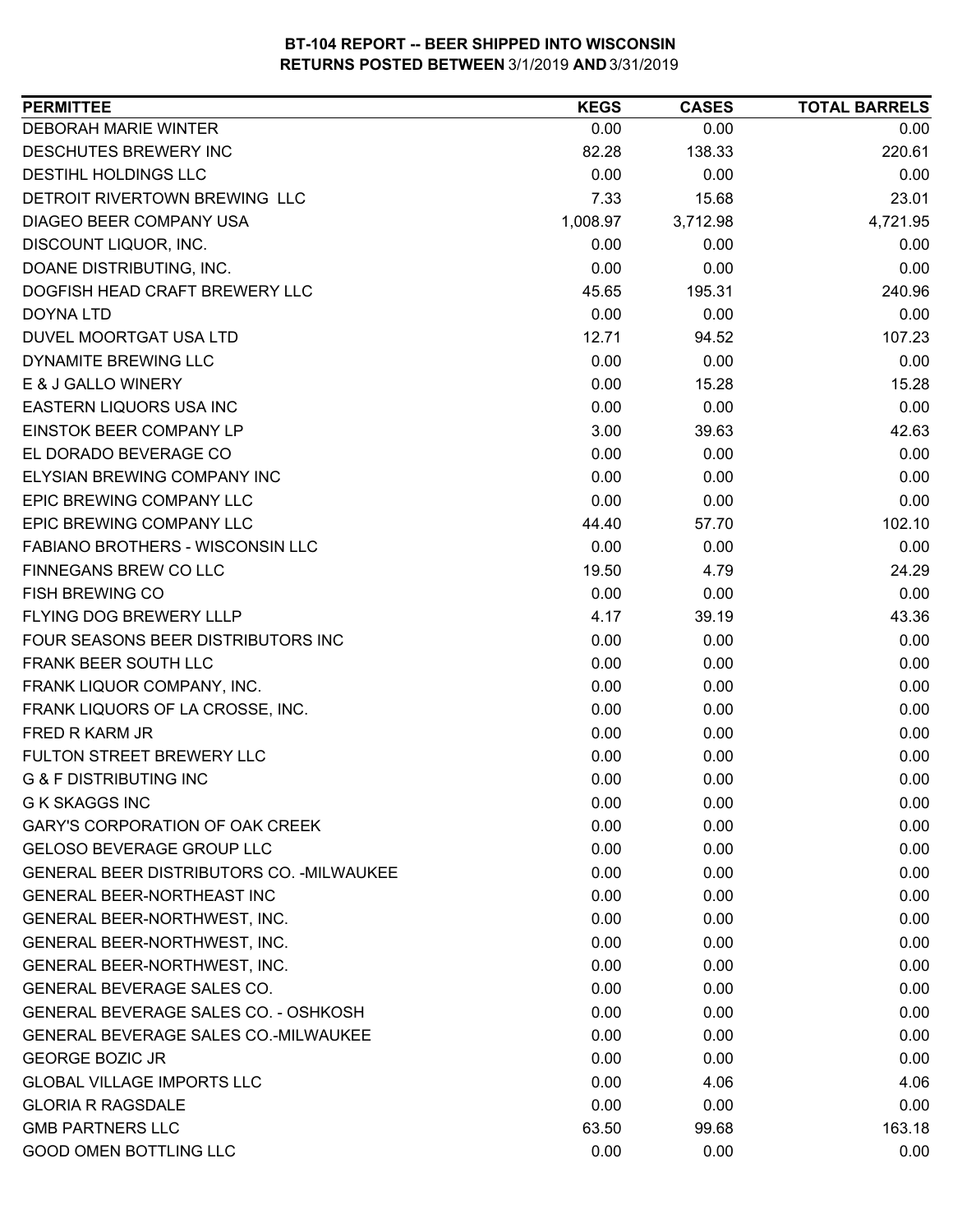| <b>PERMITTEE</b>                                  | <b>KEGS</b> | <b>CASES</b> | <b>TOTAL BARRELS</b> |
|---------------------------------------------------|-------------|--------------|----------------------|
| <b>GREAT CENTRAL BREWING LLC</b>                  | 0.00        | 0.00         | 0.00                 |
| <b>GREEN BENCH BREWING CO LLC</b>                 | 0.00        | 0.00         | 0.00                 |
| <b>GREGORY S HARDMAN</b>                          | 0.00        | 0.00         | 0.00                 |
| H C FOODS CO LTD                                  | 0.00        | 0.00         | 0.00                 |
| <b>HALES ALES LTD</b>                             | 0.00        | 0.00         | 0.00                 |
| HARPOON DISTRIBUTING COMPANY                      | 22.19       | 42.57        | 64.76                |
| HEINEKEN USA INCORPORATED                         | 74.48       | 2,456.66     | 2,531.14             |
| HENDRICKS BEVERAGE, INC.                          | 0.00        | 0.00         | 0.00                 |
| HOFBRAUHAUS OF AMERICA, LLC                       | 0.00        | 0.00         | 0.00                 |
| HOME BREW MART INC                                | 0.00        | 178.16       | 178.16               |
| HOP BUTCHER FOR THE WORLD LLC                     | 0.00        | 0.00         | 0.00                 |
| <b>ILLYRIAN IMPORT INC</b>                        | 0.00        | 0.00         | 0.00                 |
| INDEED BREWING COMPANY LLC                        | 53.33       | 91.61        | 144.94               |
| INDIAN PEAKS BREWING COMPANY                      | 54.33       | 61.45        | 115.78               |
| <b>INTERNATIONAL DISTILLERS &amp; VINTERS LTD</b> | 0.00        | 0.00         | 0.00                 |
| <b>INTERTRADE USA COMPANY</b>                     | 0.00        | 0.00         | 0.00                 |
| <b>IRENE WAGNER</b>                               | 29.20       | 0.00         | 29.20                |
| <b>IRON HORSE BEVERAGE LLC</b>                    | 0.00        | 0.00         | 0.00                 |
| <b>ISLAND CITY BREWING COMPANY LLC</b>            | 3.80        | 0.00         | 3.80                 |
| <b>JAW PROPERTIES LLC</b>                         | 0.00        | 0.00         | 0.00                 |
| <b>JBR BREWING LLC</b>                            | 5.00        | 15.90        | 20.90                |
| <b>JDZ INC</b>                                    | 0.00        | 9.17         | 9.17                 |
| <b>JOHN J COLLETTI</b>                            | 0.00        | 0.00         | 0.00                 |
| <b>JOSHUA DETH</b>                                | 38.67       | 88.01        | 126.68               |
| KAY BEER DISTRIBUTING, INC.                       | 0.00        | 0.00         | 0.00                 |
| KEWEENAW BREWING CO LLC                           | 74.75       | 37.46        | 112.21               |
| KOJIMA & INTERNATIONAL ASSOCIATES INC             | 0.00        | 0.00         | 0.00                 |
| KREBS BREWING CO., INC.                           | 3.30        | 25.60        | 28.90                |
| KUHNHENN BREWING CO LLC                           | 0.00        | 0.00         | 0.00                 |
| KYSELA PERE ET FILS LTD                           | 0.00        | 0.00         | 0.00                 |
| LABATT USA OPERATING CO LLC                       | 12.00       | 1,523.61     | 1,535.61             |
| <b>LAGUNITAS BREWING CO</b>                       | 140.00      | 326.81       | 466.81               |
| LAKE SUPERIOR BREWING CO LLC                      | 31.17       | 8.71         | 39.88                |
| LARRY'S DISTRIBUTING CO., INC.                    | 0.00        | 0.00         | 0.00                 |
| LEE BEVERAGE OF WISCONSIN LLC                     | 0.00        | 0.00         | 0.00                 |
| LEE BEVERAGE OF WISCONSIN LLC                     | 0.00        | 0.00         | 0.00                 |
| LEE BEVERAGE OF WISCONSIN LLC                     | 0.00        | 0.00         | 0.00                 |
| LEFT COAST BREWING CO                             | 0.13        | 5.64         | 5.77                 |
| LENA BEVERAGE COMPANY                             | 0.83        | 2.18         | 3.01                 |
| LIFT BRIDGE BREWING TECHNOLOGIES LLC              | 66.17       | 90.58        | 156.75               |
| LOUIS GLUNZ BEER INC                              | 3.28        | 41.08        | 44.36                |
| <b>LUPULIN BREWING LLC</b>                        | 1.33        | 0.29         | 1.62                 |
| MAINE BEER COMPANY, LLC                           | 0.00        | 0.00         | 0.00                 |
| <b>MANKATO BREWERY LLC</b>                        | 0.00        | 0.00         | 0.00                 |
| MARK ANTHONY BRANDS INC                           | 0.00        | 5,296.37     | 5,296.37             |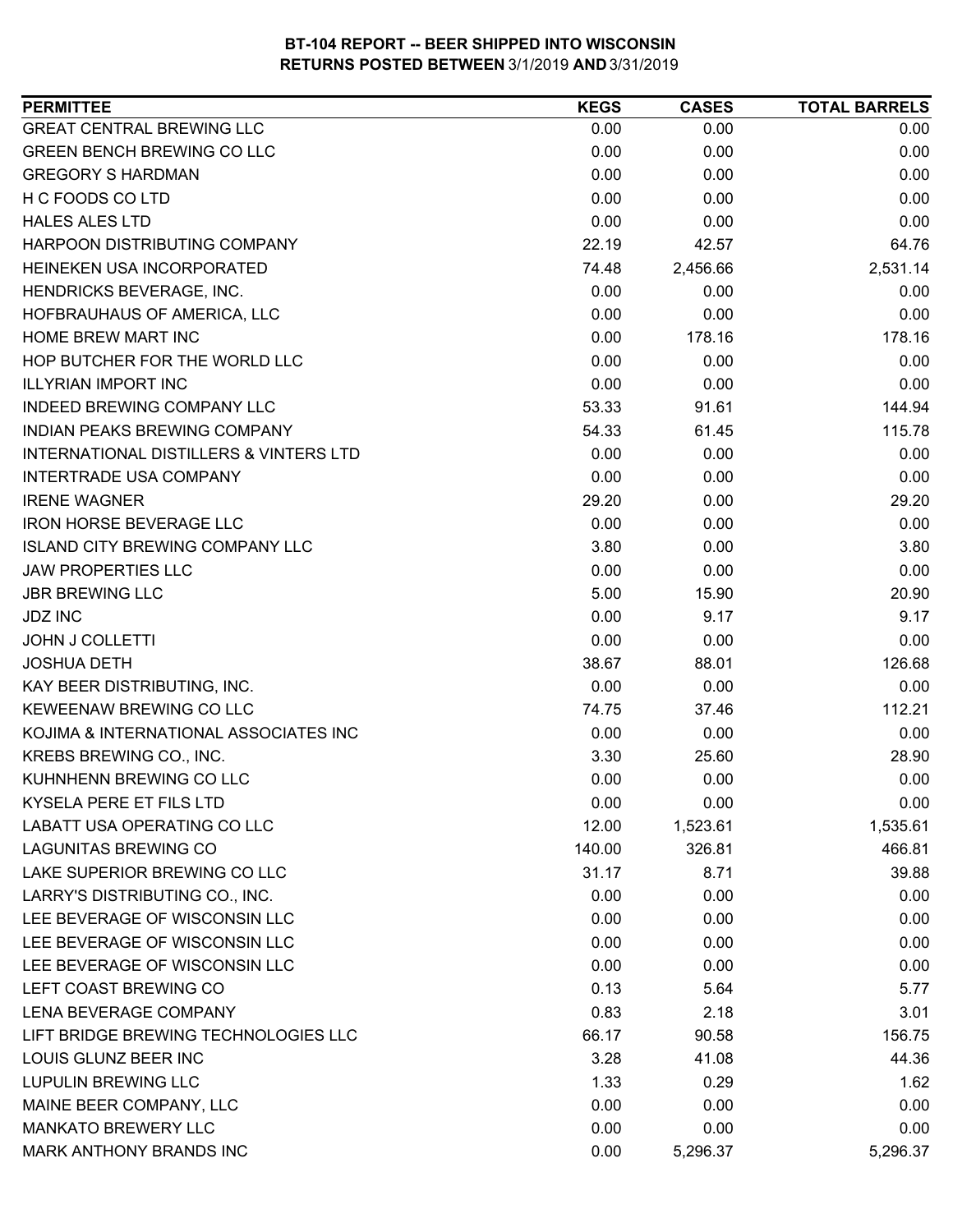| MASSACHUSETTS BEVERAGE ALLIANCE LLC<br>0.00<br>0.00<br>MERCENARY BREWERY & DISTILLERY LLC<br>0.00<br>0.00<br>MERCHANT DU VIN CORPORATION<br>0.00<br>0.00 | 0.00<br>0.00 |
|----------------------------------------------------------------------------------------------------------------------------------------------------------|--------------|
|                                                                                                                                                          |              |
|                                                                                                                                                          |              |
|                                                                                                                                                          | 0.00         |
| METROPOLITAN BREWING LLC<br>0.00<br>0.00                                                                                                                 | 0.00         |
| 0.00<br>0.00<br><b>MHW LTD</b>                                                                                                                           | 0.00         |
| MIA BREWERY CO. INC.<br>11.33<br>2.03                                                                                                                    | 13.36        |
| MICHAEL G ANSAY<br>0.00<br>0.00                                                                                                                          | 0.00         |
| 0.00<br>MICHAUD DISTRIBUTING INC<br>0.00                                                                                                                 | 0.00         |
| 0.00<br>MIGHTY SWELL COCKTAIL COMPANY LLC<br>91.00                                                                                                       | 91.00        |
| MIKERPHONE BREWING LLC<br>0.64<br>0.00                                                                                                                   | 0.64         |
| MONKLESS BREWING LLC<br>0.00<br>0.00                                                                                                                     | 0.00         |
| 0.00<br>MOR-DALL ENTERPRISES INC.<br>0.00                                                                                                                | 0.00         |
| 0.00<br><b>MOUNTAINEER HOLDINGS LLC</b><br>0.00                                                                                                          | 0.00         |
| MUTUAL WHOLESALE LIQUOR INC<br>0.00<br>0.00                                                                                                              | 0.00         |
| NEBRASKA BREWING CO INC<br>0.00<br>6.53                                                                                                                  | 6.53         |
| NEW BELGIUM BREWING COMPANY INC<br>178.85<br>883.43                                                                                                      | 1,062.28     |
| 0.00<br>NEW HOLLAND BREWING CO LLC<br>0.00                                                                                                               | 0.00         |
| NEW YORK MUTUAL TRADING CO INC<br>0.00<br>0.00                                                                                                           | 0.00         |
| NOELKE DISTRIBUTORS, INC.<br>0.00<br>0.00                                                                                                                | 0.00         |
| NORTH COAST BREWING CO INC<br>7.00<br>20.53                                                                                                              | 27.53        |
| 0.00<br>NORTHERN UNITED BREWING COMPANY, LLC<br>0.00                                                                                                     | 0.00         |
| NOUVEAU VENTURES LLC<br>0.00<br>0.00                                                                                                                     | 0.00         |
| ODELL BREWING COMPANY<br>52.25<br>90.72                                                                                                                  | 142.97       |
| ONION PUB & BREWERY INC<br>0.00<br>0.00                                                                                                                  | 0.00         |
| OREGON BREWING COMPANY INC<br>6.81<br>15.87                                                                                                              | 22.68        |
| OTT SCHWEITZER DISTRIBUTORSHIP, INC.<br>0.00<br>0.00                                                                                                     | 0.00         |
| PABST BREWING COMPANY LLC<br>281.22<br>33.33                                                                                                             | 314.55       |
| PALS BREWING COMPANY, LLC<br>0.00<br>0.00                                                                                                                | 0.00         |
| 0.00<br>PAMPA BEVERAGES LLC<br>0.00                                                                                                                      | 0.00         |
| PARK RIDGE DISTRIBUTING, INC.<br>0.00<br>0.00                                                                                                            | 0.00         |
| 0.00<br>0.00<br>PATERNO IMPORTS LTD                                                                                                                      | 0.00         |
| PAULANER USA LLC<br>230.93<br>109.19                                                                                                                     | 340.12       |
| PEHLER DISTRIBUTING, INC.<br>0.00<br>0.00                                                                                                                | 0.00         |
| PERENNIAL PARTNERS LLC<br>0.00<br>0.00                                                                                                                   | 0.00         |
| 0.00<br>0.00<br>PHIL KNUTSEN                                                                                                                             | 0.00         |
| PHILLIPS WINE COMPANY<br>0.00<br>0.00                                                                                                                    | 0.00         |
| PIPEWORKS PRODUCTION LLC<br>9.54<br>57.62                                                                                                                | 67.16        |
| <b>PRAIRIE KRAFTS INC</b><br>0.00<br>0.00                                                                                                                | 0.00         |
| PRO-LIQUITECH LLC<br>0.00<br>0.00                                                                                                                        | 0.00         |
| RATAS WHOLESALE LIQUOR COMPANY<br>0.00<br>0.00                                                                                                           | 0.00         |
| 0.00<br><b>RAVEN BRANDS INC</b><br>0.00                                                                                                                  | 0.00         |
| RENEGADE BREWING COMPANY LLC<br>0.00<br>0.00                                                                                                             | 0.00         |
| 0.00<br>S. & S. DISTRIBUTING, INC.<br>0.00                                                                                                               | 0.00         |
| S. & S. DISTRIBUTING, INC.<br>0.00<br>0.00                                                                                                               | 0.00         |
| SAPPORO USA INC<br>3.99<br>27.02                                                                                                                         | 31.01        |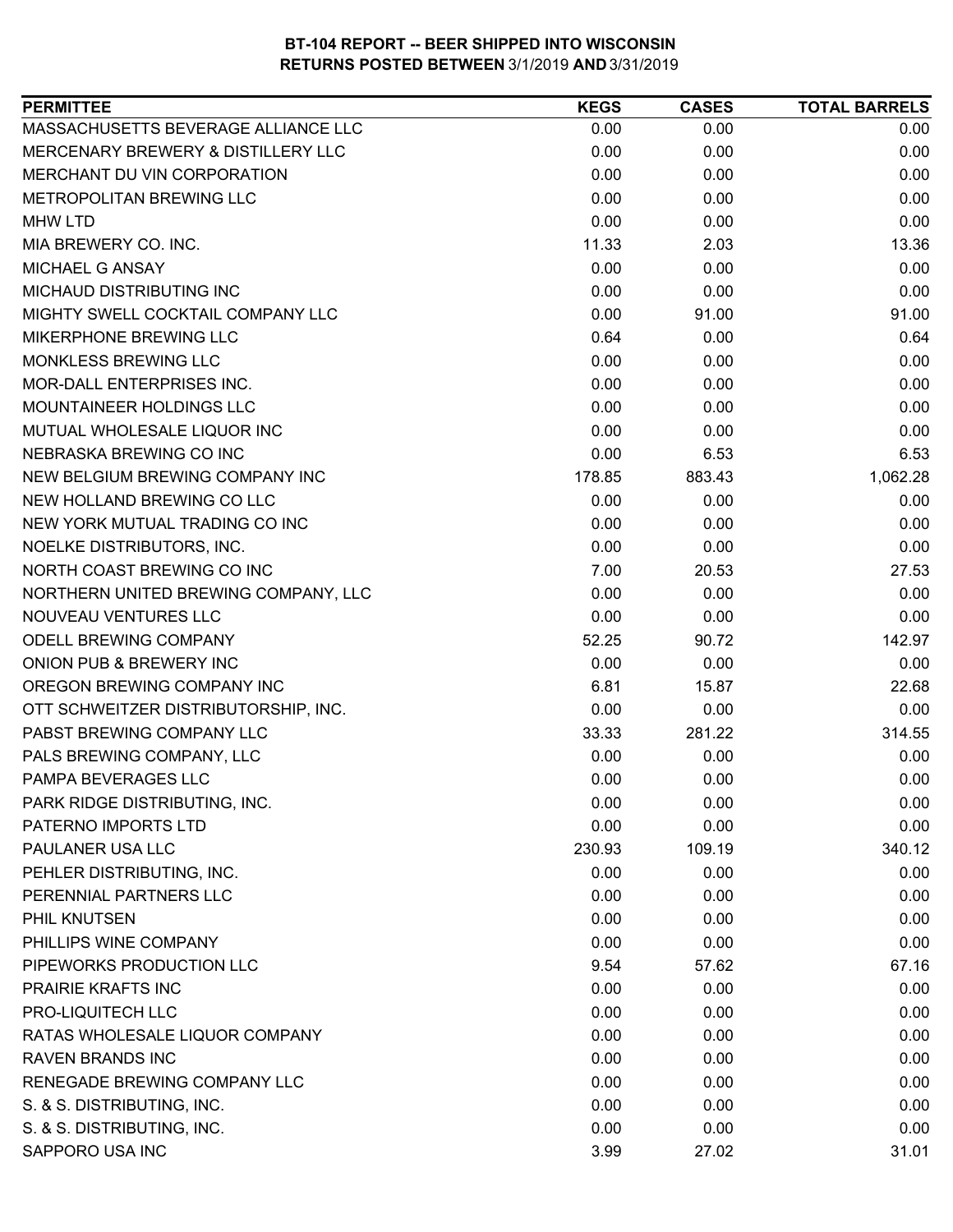| SARATOGA LIQUOR CO., INC.<br>0.00<br>0.00<br>0.00<br>SAUGATUCK BREWING COMPANY INC<br>48.12<br>14.00<br>34.12<br><b>SHANE WELCH</b><br>8.50<br>36.40<br>44.90<br>5.04<br>SHELTON BROTHERS INC<br>2.71<br>7.75<br><b>SHORTS BREWING COMPANY</b><br>99.88<br>38.35<br>61.53<br>SIERRA NEVADA BREWING COMPANY<br>586.05<br>687.44<br>101.39<br>SINGHA NORTH AMERICA INC<br>0.00<br>0.00<br>0.00<br>SOLEMN OATH BREWERY LLC<br>16.00<br>36.80<br>20.80<br>SOUTHERN GRIST BREWING COMPANY<br>3.92<br>15.53<br>11.61<br>SOUTHERN TIER BREWING COMPANY LLC<br>0.00<br>11.54<br>11.54<br>0.00<br>0.00<br>SP3 LLC<br>0.00<br>0.00<br>SRB OPERATIONS LLC<br>0.00<br>0.00<br>STANLEY STAWSKI DIST CO INC<br>0.00<br>9.16<br>9.16<br><b>STEVE CRIDER</b><br>0.00<br>0.00<br>0.00<br>STONE BREWING CO LLC<br>198.99<br>55.67<br>143.32<br><b>SUGAR CREEK ACQUISITION LLC</b><br>0.00<br>13.06<br>13.06<br>SUMMIT BREWING COMPANY<br>200.15<br>322.13<br>522.28<br>SUN KING BREWING CO LLC<br>0.00<br>0.00<br>0.00<br>SUPERIOR BEVERAGES LLC<br>0.00<br>0.00<br>0.00<br>435.63<br><b>SURLY BREWING COMPANY</b><br>193.67<br>241.96<br>SURVILLE ENTERPRISES CORP<br>0.00<br>0.00<br>0.00<br>SYLWESTER KOLAKOWSKI<br>0.00<br>0.00<br>0.00<br>TABLEBLUFF BREWING CO INC<br>0.00<br>0.00<br>0.00<br><b>TERRAPIN BEER COMPANY LLC</b><br>166.63<br>255.96<br>89.33<br>THE BROOKLYN BREWERY CORPORATION<br>0.00<br>0.00<br>0.00<br>THE BRUERY LLC<br>3.33<br>14.32<br>17.65<br>THE CHURCH STREET BREWING COMPANY LLC<br>0.00<br>0.00<br>0.00<br>THE GAMBRINUS COMPANY<br>86.00<br>267.66<br>353.66<br>THE GREAT LAKES BREWING CO<br>176.05<br>66.34<br>109.71<br>THE R.S. LIPMAN COMPANY<br>0.00<br>0.00<br>0.00<br>0.00<br>THE TRI CITY BREWING COMPANY<br>0.00<br>0.00<br>THOMAS A DORAIRAJ<br>0.00<br>0.00<br>0.00<br><b>TIGHTHEAD BREWING COMPANY</b><br>1.33<br>5.76<br>7.09<br><b>TODD FYTEN</b><br>0.00<br>0.00<br>0.00<br>268.79<br><b>TOPPLING GOLIATH INC</b><br>88.50<br>180.29<br>TRIANGLE DISTRIBUTING COMPANY, INC.<br>0.00<br>0.00<br>0.00<br><b>TRUCKEE CRAFT BREWING</b><br>0.00<br>0.00<br>0.00<br><b>TWO BEERS BREWING CO LLC</b><br>0.00<br>0.00<br>0.00<br>TWO BROTHERS BREWING COMPANY<br>0.00<br>91.45<br>91.45<br>UINTA BREWING COMPANY<br>0.00<br>0.00<br>0.00<br>UNE ANNEE BREWERY LLC<br>0.00<br>0.00<br>0.00<br>UNITED STATES BEVERAGE LLC<br>0.00<br>69.13<br>69.13<br>UNITED STATES DISTILLED PRODUCTS CO.<br>0.00<br>45.76<br>45.76<br>UNITY VIBRATION LIVING KOMBUCHA TEA LLC<br>0.00<br>0.00<br>0.00<br>UPLAND BREWING COMPANY INC<br>0.00<br>0.00<br>0.00 | <b>PERMITTEE</b> | <b>KEGS</b> | <b>CASES</b> | <b>TOTAL BARRELS</b> |
|-------------------------------------------------------------------------------------------------------------------------------------------------------------------------------------------------------------------------------------------------------------------------------------------------------------------------------------------------------------------------------------------------------------------------------------------------------------------------------------------------------------------------------------------------------------------------------------------------------------------------------------------------------------------------------------------------------------------------------------------------------------------------------------------------------------------------------------------------------------------------------------------------------------------------------------------------------------------------------------------------------------------------------------------------------------------------------------------------------------------------------------------------------------------------------------------------------------------------------------------------------------------------------------------------------------------------------------------------------------------------------------------------------------------------------------------------------------------------------------------------------------------------------------------------------------------------------------------------------------------------------------------------------------------------------------------------------------------------------------------------------------------------------------------------------------------------------------------------------------------------------------------------------------------------------------------------------------------------------------------------------------------------------------------------------------------------------------------------------------------------------------------------------------------------------------------------------------------------------------------------------------------------------------------------------------------------------------------------------------------------------------------------------------------------------------------------------------------------------------------------------------------------------------------------------------------------|------------------|-------------|--------------|----------------------|
|                                                                                                                                                                                                                                                                                                                                                                                                                                                                                                                                                                                                                                                                                                                                                                                                                                                                                                                                                                                                                                                                                                                                                                                                                                                                                                                                                                                                                                                                                                                                                                                                                                                                                                                                                                                                                                                                                                                                                                                                                                                                                                                                                                                                                                                                                                                                                                                                                                                                                                                                                                         |                  |             |              |                      |
|                                                                                                                                                                                                                                                                                                                                                                                                                                                                                                                                                                                                                                                                                                                                                                                                                                                                                                                                                                                                                                                                                                                                                                                                                                                                                                                                                                                                                                                                                                                                                                                                                                                                                                                                                                                                                                                                                                                                                                                                                                                                                                                                                                                                                                                                                                                                                                                                                                                                                                                                                                         |                  |             |              |                      |
|                                                                                                                                                                                                                                                                                                                                                                                                                                                                                                                                                                                                                                                                                                                                                                                                                                                                                                                                                                                                                                                                                                                                                                                                                                                                                                                                                                                                                                                                                                                                                                                                                                                                                                                                                                                                                                                                                                                                                                                                                                                                                                                                                                                                                                                                                                                                                                                                                                                                                                                                                                         |                  |             |              |                      |
|                                                                                                                                                                                                                                                                                                                                                                                                                                                                                                                                                                                                                                                                                                                                                                                                                                                                                                                                                                                                                                                                                                                                                                                                                                                                                                                                                                                                                                                                                                                                                                                                                                                                                                                                                                                                                                                                                                                                                                                                                                                                                                                                                                                                                                                                                                                                                                                                                                                                                                                                                                         |                  |             |              |                      |
|                                                                                                                                                                                                                                                                                                                                                                                                                                                                                                                                                                                                                                                                                                                                                                                                                                                                                                                                                                                                                                                                                                                                                                                                                                                                                                                                                                                                                                                                                                                                                                                                                                                                                                                                                                                                                                                                                                                                                                                                                                                                                                                                                                                                                                                                                                                                                                                                                                                                                                                                                                         |                  |             |              |                      |
|                                                                                                                                                                                                                                                                                                                                                                                                                                                                                                                                                                                                                                                                                                                                                                                                                                                                                                                                                                                                                                                                                                                                                                                                                                                                                                                                                                                                                                                                                                                                                                                                                                                                                                                                                                                                                                                                                                                                                                                                                                                                                                                                                                                                                                                                                                                                                                                                                                                                                                                                                                         |                  |             |              |                      |
|                                                                                                                                                                                                                                                                                                                                                                                                                                                                                                                                                                                                                                                                                                                                                                                                                                                                                                                                                                                                                                                                                                                                                                                                                                                                                                                                                                                                                                                                                                                                                                                                                                                                                                                                                                                                                                                                                                                                                                                                                                                                                                                                                                                                                                                                                                                                                                                                                                                                                                                                                                         |                  |             |              |                      |
|                                                                                                                                                                                                                                                                                                                                                                                                                                                                                                                                                                                                                                                                                                                                                                                                                                                                                                                                                                                                                                                                                                                                                                                                                                                                                                                                                                                                                                                                                                                                                                                                                                                                                                                                                                                                                                                                                                                                                                                                                                                                                                                                                                                                                                                                                                                                                                                                                                                                                                                                                                         |                  |             |              |                      |
|                                                                                                                                                                                                                                                                                                                                                                                                                                                                                                                                                                                                                                                                                                                                                                                                                                                                                                                                                                                                                                                                                                                                                                                                                                                                                                                                                                                                                                                                                                                                                                                                                                                                                                                                                                                                                                                                                                                                                                                                                                                                                                                                                                                                                                                                                                                                                                                                                                                                                                                                                                         |                  |             |              |                      |
|                                                                                                                                                                                                                                                                                                                                                                                                                                                                                                                                                                                                                                                                                                                                                                                                                                                                                                                                                                                                                                                                                                                                                                                                                                                                                                                                                                                                                                                                                                                                                                                                                                                                                                                                                                                                                                                                                                                                                                                                                                                                                                                                                                                                                                                                                                                                                                                                                                                                                                                                                                         |                  |             |              |                      |
|                                                                                                                                                                                                                                                                                                                                                                                                                                                                                                                                                                                                                                                                                                                                                                                                                                                                                                                                                                                                                                                                                                                                                                                                                                                                                                                                                                                                                                                                                                                                                                                                                                                                                                                                                                                                                                                                                                                                                                                                                                                                                                                                                                                                                                                                                                                                                                                                                                                                                                                                                                         |                  |             |              |                      |
|                                                                                                                                                                                                                                                                                                                                                                                                                                                                                                                                                                                                                                                                                                                                                                                                                                                                                                                                                                                                                                                                                                                                                                                                                                                                                                                                                                                                                                                                                                                                                                                                                                                                                                                                                                                                                                                                                                                                                                                                                                                                                                                                                                                                                                                                                                                                                                                                                                                                                                                                                                         |                  |             |              |                      |
|                                                                                                                                                                                                                                                                                                                                                                                                                                                                                                                                                                                                                                                                                                                                                                                                                                                                                                                                                                                                                                                                                                                                                                                                                                                                                                                                                                                                                                                                                                                                                                                                                                                                                                                                                                                                                                                                                                                                                                                                                                                                                                                                                                                                                                                                                                                                                                                                                                                                                                                                                                         |                  |             |              |                      |
|                                                                                                                                                                                                                                                                                                                                                                                                                                                                                                                                                                                                                                                                                                                                                                                                                                                                                                                                                                                                                                                                                                                                                                                                                                                                                                                                                                                                                                                                                                                                                                                                                                                                                                                                                                                                                                                                                                                                                                                                                                                                                                                                                                                                                                                                                                                                                                                                                                                                                                                                                                         |                  |             |              |                      |
|                                                                                                                                                                                                                                                                                                                                                                                                                                                                                                                                                                                                                                                                                                                                                                                                                                                                                                                                                                                                                                                                                                                                                                                                                                                                                                                                                                                                                                                                                                                                                                                                                                                                                                                                                                                                                                                                                                                                                                                                                                                                                                                                                                                                                                                                                                                                                                                                                                                                                                                                                                         |                  |             |              |                      |
|                                                                                                                                                                                                                                                                                                                                                                                                                                                                                                                                                                                                                                                                                                                                                                                                                                                                                                                                                                                                                                                                                                                                                                                                                                                                                                                                                                                                                                                                                                                                                                                                                                                                                                                                                                                                                                                                                                                                                                                                                                                                                                                                                                                                                                                                                                                                                                                                                                                                                                                                                                         |                  |             |              |                      |
|                                                                                                                                                                                                                                                                                                                                                                                                                                                                                                                                                                                                                                                                                                                                                                                                                                                                                                                                                                                                                                                                                                                                                                                                                                                                                                                                                                                                                                                                                                                                                                                                                                                                                                                                                                                                                                                                                                                                                                                                                                                                                                                                                                                                                                                                                                                                                                                                                                                                                                                                                                         |                  |             |              |                      |
|                                                                                                                                                                                                                                                                                                                                                                                                                                                                                                                                                                                                                                                                                                                                                                                                                                                                                                                                                                                                                                                                                                                                                                                                                                                                                                                                                                                                                                                                                                                                                                                                                                                                                                                                                                                                                                                                                                                                                                                                                                                                                                                                                                                                                                                                                                                                                                                                                                                                                                                                                                         |                  |             |              |                      |
|                                                                                                                                                                                                                                                                                                                                                                                                                                                                                                                                                                                                                                                                                                                                                                                                                                                                                                                                                                                                                                                                                                                                                                                                                                                                                                                                                                                                                                                                                                                                                                                                                                                                                                                                                                                                                                                                                                                                                                                                                                                                                                                                                                                                                                                                                                                                                                                                                                                                                                                                                                         |                  |             |              |                      |
|                                                                                                                                                                                                                                                                                                                                                                                                                                                                                                                                                                                                                                                                                                                                                                                                                                                                                                                                                                                                                                                                                                                                                                                                                                                                                                                                                                                                                                                                                                                                                                                                                                                                                                                                                                                                                                                                                                                                                                                                                                                                                                                                                                                                                                                                                                                                                                                                                                                                                                                                                                         |                  |             |              |                      |
|                                                                                                                                                                                                                                                                                                                                                                                                                                                                                                                                                                                                                                                                                                                                                                                                                                                                                                                                                                                                                                                                                                                                                                                                                                                                                                                                                                                                                                                                                                                                                                                                                                                                                                                                                                                                                                                                                                                                                                                                                                                                                                                                                                                                                                                                                                                                                                                                                                                                                                                                                                         |                  |             |              |                      |
|                                                                                                                                                                                                                                                                                                                                                                                                                                                                                                                                                                                                                                                                                                                                                                                                                                                                                                                                                                                                                                                                                                                                                                                                                                                                                                                                                                                                                                                                                                                                                                                                                                                                                                                                                                                                                                                                                                                                                                                                                                                                                                                                                                                                                                                                                                                                                                                                                                                                                                                                                                         |                  |             |              |                      |
|                                                                                                                                                                                                                                                                                                                                                                                                                                                                                                                                                                                                                                                                                                                                                                                                                                                                                                                                                                                                                                                                                                                                                                                                                                                                                                                                                                                                                                                                                                                                                                                                                                                                                                                                                                                                                                                                                                                                                                                                                                                                                                                                                                                                                                                                                                                                                                                                                                                                                                                                                                         |                  |             |              |                      |
|                                                                                                                                                                                                                                                                                                                                                                                                                                                                                                                                                                                                                                                                                                                                                                                                                                                                                                                                                                                                                                                                                                                                                                                                                                                                                                                                                                                                                                                                                                                                                                                                                                                                                                                                                                                                                                                                                                                                                                                                                                                                                                                                                                                                                                                                                                                                                                                                                                                                                                                                                                         |                  |             |              |                      |
|                                                                                                                                                                                                                                                                                                                                                                                                                                                                                                                                                                                                                                                                                                                                                                                                                                                                                                                                                                                                                                                                                                                                                                                                                                                                                                                                                                                                                                                                                                                                                                                                                                                                                                                                                                                                                                                                                                                                                                                                                                                                                                                                                                                                                                                                                                                                                                                                                                                                                                                                                                         |                  |             |              |                      |
|                                                                                                                                                                                                                                                                                                                                                                                                                                                                                                                                                                                                                                                                                                                                                                                                                                                                                                                                                                                                                                                                                                                                                                                                                                                                                                                                                                                                                                                                                                                                                                                                                                                                                                                                                                                                                                                                                                                                                                                                                                                                                                                                                                                                                                                                                                                                                                                                                                                                                                                                                                         |                  |             |              |                      |
|                                                                                                                                                                                                                                                                                                                                                                                                                                                                                                                                                                                                                                                                                                                                                                                                                                                                                                                                                                                                                                                                                                                                                                                                                                                                                                                                                                                                                                                                                                                                                                                                                                                                                                                                                                                                                                                                                                                                                                                                                                                                                                                                                                                                                                                                                                                                                                                                                                                                                                                                                                         |                  |             |              |                      |
|                                                                                                                                                                                                                                                                                                                                                                                                                                                                                                                                                                                                                                                                                                                                                                                                                                                                                                                                                                                                                                                                                                                                                                                                                                                                                                                                                                                                                                                                                                                                                                                                                                                                                                                                                                                                                                                                                                                                                                                                                                                                                                                                                                                                                                                                                                                                                                                                                                                                                                                                                                         |                  |             |              |                      |
|                                                                                                                                                                                                                                                                                                                                                                                                                                                                                                                                                                                                                                                                                                                                                                                                                                                                                                                                                                                                                                                                                                                                                                                                                                                                                                                                                                                                                                                                                                                                                                                                                                                                                                                                                                                                                                                                                                                                                                                                                                                                                                                                                                                                                                                                                                                                                                                                                                                                                                                                                                         |                  |             |              |                      |
|                                                                                                                                                                                                                                                                                                                                                                                                                                                                                                                                                                                                                                                                                                                                                                                                                                                                                                                                                                                                                                                                                                                                                                                                                                                                                                                                                                                                                                                                                                                                                                                                                                                                                                                                                                                                                                                                                                                                                                                                                                                                                                                                                                                                                                                                                                                                                                                                                                                                                                                                                                         |                  |             |              |                      |
|                                                                                                                                                                                                                                                                                                                                                                                                                                                                                                                                                                                                                                                                                                                                                                                                                                                                                                                                                                                                                                                                                                                                                                                                                                                                                                                                                                                                                                                                                                                                                                                                                                                                                                                                                                                                                                                                                                                                                                                                                                                                                                                                                                                                                                                                                                                                                                                                                                                                                                                                                                         |                  |             |              |                      |
|                                                                                                                                                                                                                                                                                                                                                                                                                                                                                                                                                                                                                                                                                                                                                                                                                                                                                                                                                                                                                                                                                                                                                                                                                                                                                                                                                                                                                                                                                                                                                                                                                                                                                                                                                                                                                                                                                                                                                                                                                                                                                                                                                                                                                                                                                                                                                                                                                                                                                                                                                                         |                  |             |              |                      |
|                                                                                                                                                                                                                                                                                                                                                                                                                                                                                                                                                                                                                                                                                                                                                                                                                                                                                                                                                                                                                                                                                                                                                                                                                                                                                                                                                                                                                                                                                                                                                                                                                                                                                                                                                                                                                                                                                                                                                                                                                                                                                                                                                                                                                                                                                                                                                                                                                                                                                                                                                                         |                  |             |              |                      |
|                                                                                                                                                                                                                                                                                                                                                                                                                                                                                                                                                                                                                                                                                                                                                                                                                                                                                                                                                                                                                                                                                                                                                                                                                                                                                                                                                                                                                                                                                                                                                                                                                                                                                                                                                                                                                                                                                                                                                                                                                                                                                                                                                                                                                                                                                                                                                                                                                                                                                                                                                                         |                  |             |              |                      |
|                                                                                                                                                                                                                                                                                                                                                                                                                                                                                                                                                                                                                                                                                                                                                                                                                                                                                                                                                                                                                                                                                                                                                                                                                                                                                                                                                                                                                                                                                                                                                                                                                                                                                                                                                                                                                                                                                                                                                                                                                                                                                                                                                                                                                                                                                                                                                                                                                                                                                                                                                                         |                  |             |              |                      |
|                                                                                                                                                                                                                                                                                                                                                                                                                                                                                                                                                                                                                                                                                                                                                                                                                                                                                                                                                                                                                                                                                                                                                                                                                                                                                                                                                                                                                                                                                                                                                                                                                                                                                                                                                                                                                                                                                                                                                                                                                                                                                                                                                                                                                                                                                                                                                                                                                                                                                                                                                                         |                  |             |              |                      |
|                                                                                                                                                                                                                                                                                                                                                                                                                                                                                                                                                                                                                                                                                                                                                                                                                                                                                                                                                                                                                                                                                                                                                                                                                                                                                                                                                                                                                                                                                                                                                                                                                                                                                                                                                                                                                                                                                                                                                                                                                                                                                                                                                                                                                                                                                                                                                                                                                                                                                                                                                                         |                  |             |              |                      |
|                                                                                                                                                                                                                                                                                                                                                                                                                                                                                                                                                                                                                                                                                                                                                                                                                                                                                                                                                                                                                                                                                                                                                                                                                                                                                                                                                                                                                                                                                                                                                                                                                                                                                                                                                                                                                                                                                                                                                                                                                                                                                                                                                                                                                                                                                                                                                                                                                                                                                                                                                                         |                  |             |              |                      |
|                                                                                                                                                                                                                                                                                                                                                                                                                                                                                                                                                                                                                                                                                                                                                                                                                                                                                                                                                                                                                                                                                                                                                                                                                                                                                                                                                                                                                                                                                                                                                                                                                                                                                                                                                                                                                                                                                                                                                                                                                                                                                                                                                                                                                                                                                                                                                                                                                                                                                                                                                                         |                  |             |              |                      |
|                                                                                                                                                                                                                                                                                                                                                                                                                                                                                                                                                                                                                                                                                                                                                                                                                                                                                                                                                                                                                                                                                                                                                                                                                                                                                                                                                                                                                                                                                                                                                                                                                                                                                                                                                                                                                                                                                                                                                                                                                                                                                                                                                                                                                                                                                                                                                                                                                                                                                                                                                                         |                  |             |              |                      |
|                                                                                                                                                                                                                                                                                                                                                                                                                                                                                                                                                                                                                                                                                                                                                                                                                                                                                                                                                                                                                                                                                                                                                                                                                                                                                                                                                                                                                                                                                                                                                                                                                                                                                                                                                                                                                                                                                                                                                                                                                                                                                                                                                                                                                                                                                                                                                                                                                                                                                                                                                                         |                  |             |              |                      |
|                                                                                                                                                                                                                                                                                                                                                                                                                                                                                                                                                                                                                                                                                                                                                                                                                                                                                                                                                                                                                                                                                                                                                                                                                                                                                                                                                                                                                                                                                                                                                                                                                                                                                                                                                                                                                                                                                                                                                                                                                                                                                                                                                                                                                                                                                                                                                                                                                                                                                                                                                                         |                  |             |              |                      |
|                                                                                                                                                                                                                                                                                                                                                                                                                                                                                                                                                                                                                                                                                                                                                                                                                                                                                                                                                                                                                                                                                                                                                                                                                                                                                                                                                                                                                                                                                                                                                                                                                                                                                                                                                                                                                                                                                                                                                                                                                                                                                                                                                                                                                                                                                                                                                                                                                                                                                                                                                                         |                  |             |              |                      |
|                                                                                                                                                                                                                                                                                                                                                                                                                                                                                                                                                                                                                                                                                                                                                                                                                                                                                                                                                                                                                                                                                                                                                                                                                                                                                                                                                                                                                                                                                                                                                                                                                                                                                                                                                                                                                                                                                                                                                                                                                                                                                                                                                                                                                                                                                                                                                                                                                                                                                                                                                                         |                  |             |              |                      |
|                                                                                                                                                                                                                                                                                                                                                                                                                                                                                                                                                                                                                                                                                                                                                                                                                                                                                                                                                                                                                                                                                                                                                                                                                                                                                                                                                                                                                                                                                                                                                                                                                                                                                                                                                                                                                                                                                                                                                                                                                                                                                                                                                                                                                                                                                                                                                                                                                                                                                                                                                                         |                  |             |              |                      |